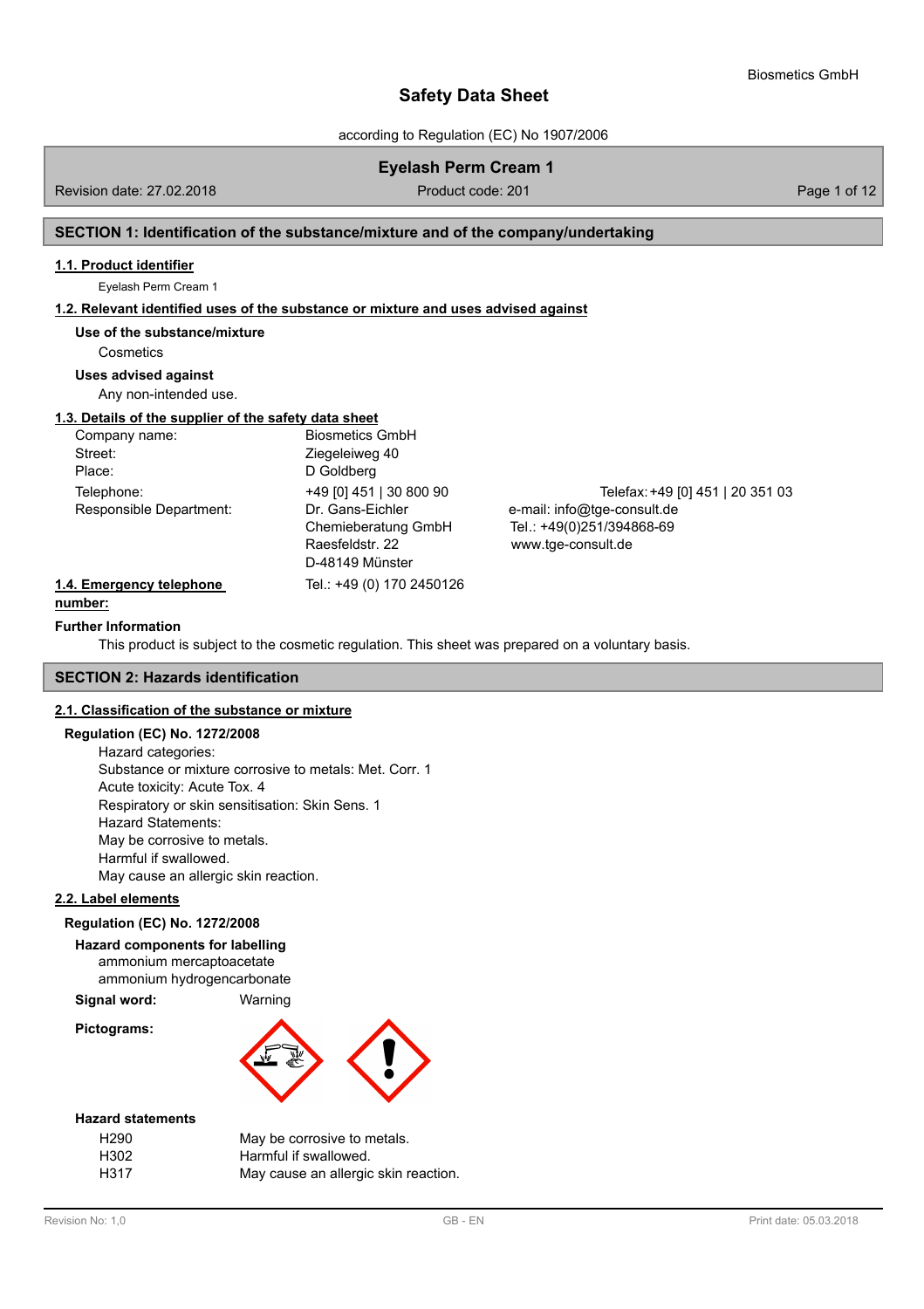according to Regulation (EC) No 1907/2006

| <b>Eyelash Perm Cream 1</b>                                                                    |                                                   |  |  |
|------------------------------------------------------------------------------------------------|---------------------------------------------------|--|--|
| Revision date: 27.02.2018<br>Product code: 201<br>Page 2 of 12                                 |                                                   |  |  |
| <b>Precautionary statements</b>                                                                |                                                   |  |  |
| P <sub>261</sub>                                                                               | Avoid breathing dust/fume/gas/mist/vapours/spray. |  |  |
| Wear protective gloves/protective clothing/eye protection/face protection.<br>P <sub>280</sub> |                                                   |  |  |
| IE ON SKIN: Woob with planty of water<br><b>DONOTDOEO</b>                                      |                                                   |  |  |

P302+P352 IF ON SKIN: Wash with plenty of water. P333+P313 If skin irritation or rash occurs: Get medical advice/attention. P362+P364 Take off contaminated clothing and wash it before reuse. P501 Dispose of contents/container to local/regional/national/international regulations.

#### **Additional advice on labelling**

Labelling according to cosmetic directive.

#### **2.3. Other hazards**

The substances in the mixture do not meet the PBT/vPvB criteria according to REACH, annex XIII.

#### **SECTION 3: Composition/information on ingredients**

#### **3.2. Mixtures**

#### **Hazardous components**

| CAS No    | Chemical name                                                                     |              |                   | Quantity   |
|-----------|-----------------------------------------------------------------------------------|--------------|-------------------|------------|
|           | EC No                                                                             | Index No     | <b>REACH No</b>   |            |
|           | Classification according to Regulation (EC) No. 1272/2008 [CLP]                   |              |                   |            |
| 5421-46-5 | ammonium mercaptoacetate                                                          |              |                   | $5 - 10%$  |
|           | 226-540-9                                                                         |              | 01-2119531489-31  |            |
|           | Met. Corr. 1, Acute Tox. 3, Skin Sens. 1; H290 H301 H317                          |              |                   |            |
| 1066-33-7 | ammonium hydrogencarbonate                                                        |              |                   | $5 - 10\%$ |
|           | 213-911-5                                                                         |              | 101-2119486970-26 |            |
|           | Acute Tox. 4: H302                                                                |              |                   |            |
| 1336-21-6 | Ammonia  %                                                                        |              |                   | $< 1$ %    |
|           | 215-647-6                                                                         | 007-001-01-2 | 101-2119488876-14 |            |
|           | Skin Corr. 1B, STOT SE 3, Aquatic Acute 1, Aquatic Chronic 2; H314 H335 H400 H411 |              |                   |            |

Full text of H and EUH statements: see section 16.

#### **Further Information**

Product does not contain listed SVHC substances > 0,1 % according to Regulation (EC) No. 1907/2006 Article 59 (REACH).

### **SECTION 4: First aid measures**

### **4.1. Description of first aid measures**

#### **General information**

In case of accident or unwellness, seek medical advice immediately (show directions for use or safety data sheet if possible).

#### **After inhalation**

In case of accident by inhalation: remove casualty to fresh air and keep at rest. In case of respiratory tract irritation, consult a physician.

#### **After contact with skin**

Gently wash with plenty of soap and water. In case of skin irritation, seek medical treatment.

#### **After contact with eyes**

Rinse cautiously with water for several minutes. In case of troubles or persistent symptoms, consult an ophthalmologist.

#### **After ingestion**

Rinse mouth thoroughly with water. Let water be drunken in little sips (dilution effect). Do NOT induce vomiting.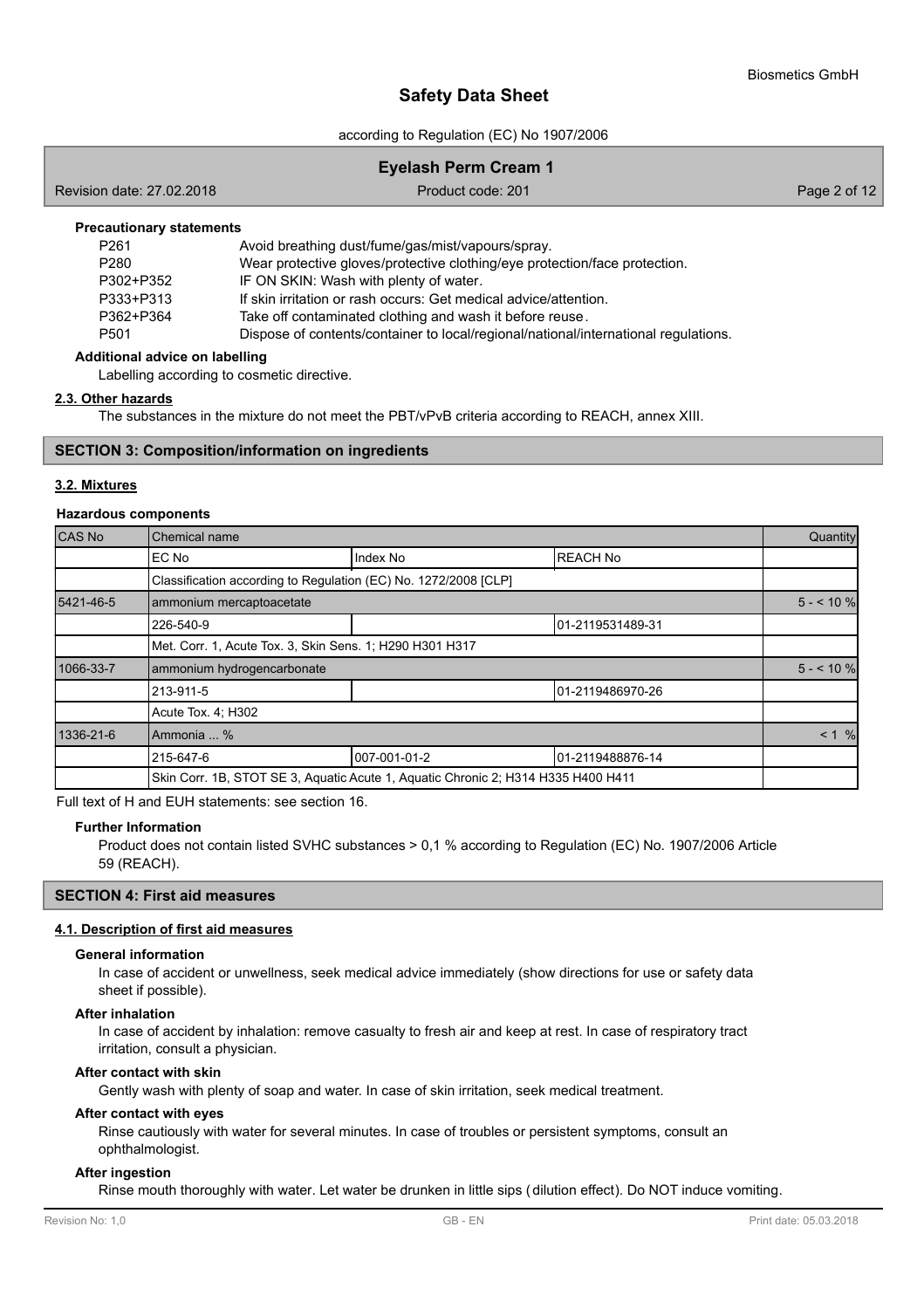according to Regulation (EC) No 1907/2006

### **Eyelash Perm Cream 1**

Revision date: 27.02.2018 **Product code: 201** Product code: 201 **Page 3 of 12** 

In all cases of doubt, or when symptoms persist, seek medical advice.

**4.2. Most important symptoms and effects, both acute and delayed**

No information available.

## **4.3. Indication of any immediate medical attention and special treatment needed**

Treat symptomatically.

### **SECTION 5: Firefighting measures**

### **5.1. Extinguishing media**

#### **Suitable extinguishing media**

Carbon dioxide (CO2). Dry extinguishing powder. alcohol resistant foam. Atomized water.

**Unsuitable extinguishing media**

High power water jet.

### **5.2. Special hazards arising from the substance or mixture**

Can be released in case of fire: Carbon monoxide. Carbon dioxide (CO2). Nitrogen oxides (NOx).

#### **5.3. Advice for firefighters**

In case of fire: Wear self-contained breathing apparatus.

#### **Additional information**

Collect contaminated fire extinguishing water separately. Do not allow entering drains or surface water. Co-ordinate fire-fighting measures to the fire surroundings.

#### **SECTION 6: Accidental release measures**

### **6.1. Personal precautions, protective equipment and emergency procedures**

See protective measures under point 7 and 8.

#### **6.2. Environmental precautions**

Discharge into the environment must be avoided.

### **6.3. Methods and material for containment and cleaning up**

Absorb with liquid-binding material (e.g. sand, diatomaceous earth, acid- or universal binding agents).

Treat the recovered material as prescribed in the section on waste disposal .

Clean contaminated objects and areas thoroughly observing environmental regulations.

### **6.4. Reference to other sections**

Safe handling: see section 7 Personal protection equipment: see section 8 Disposal: see section 13

### **SECTION 7: Handling and storage**

### **7.1. Precautions for safe handling**

### **Advice on safe handling**

Wear suitable protective clothing. See section 8.

## **Advice on protection against fire and explosion**

Usual measures for fire prevention.

### **Further information on handling**

General protection and hygiene measures: refer to chapter 8

### **7.2. Conditions for safe storage, including any incompatibilities**

#### **Requirements for storage rooms and vessels**

Keep container tightly closed in a cool, well-ventilated place.

#### **Advice on storage compatibility**

Do not store together with: Explosives. Oxidizing solids. Oxidizing liquids. Organic peroxides. Self-reactive substances and mixtures. Radioactive substances. Infectious substances.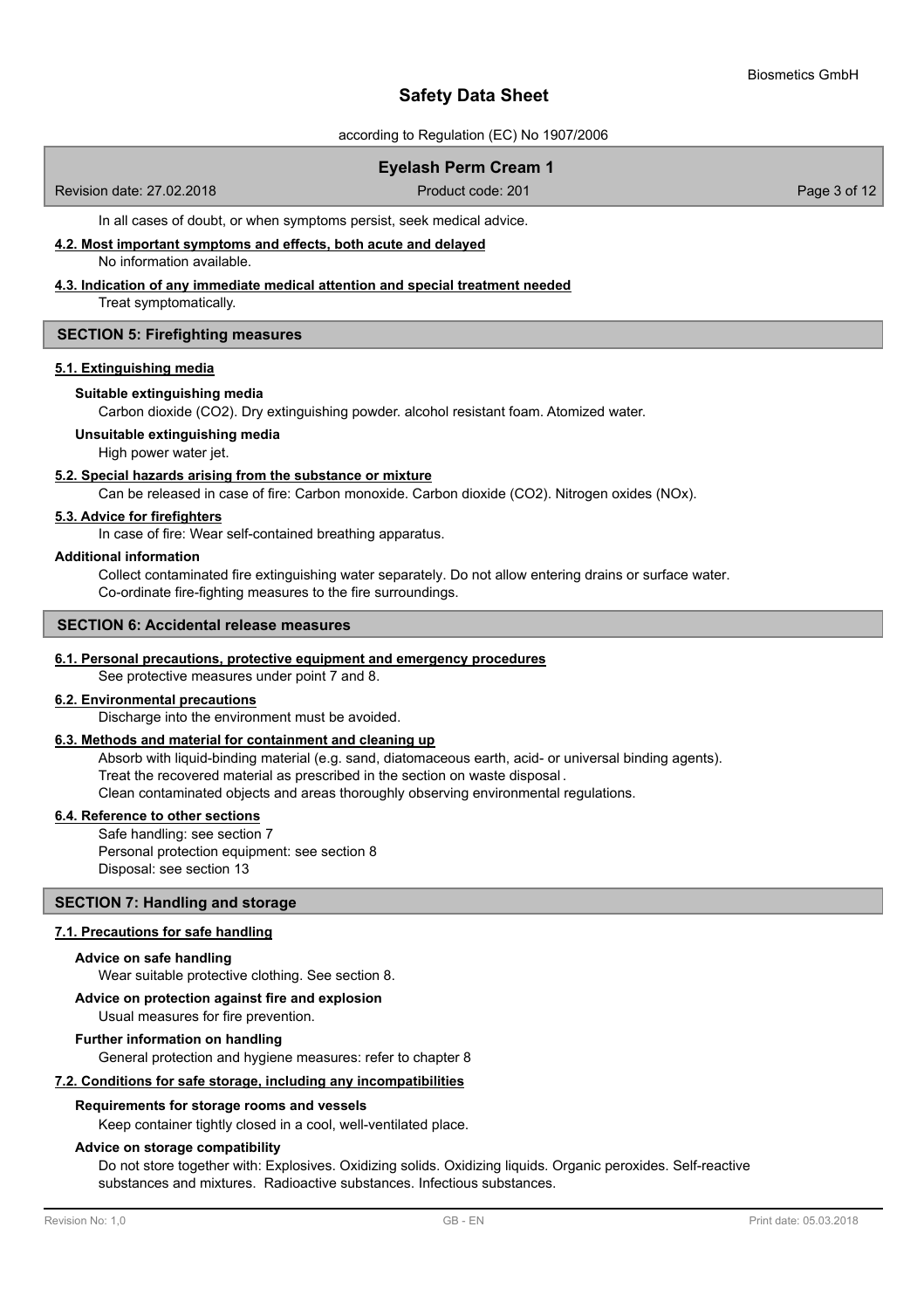according to Regulation (EC) No 1907/2006

### **Eyelash Perm Cream 1**

Revision date: 27.02.2018 **Product code: 201** Product code: 201 **Page 4 of 12** 

#### **Further information on storage conditions**

Keep the packing dry and well sealed to prevent contamination and absorbtion of humidity. Recommended storage temperature: 20°C Protect against: Light. UV-radiation/sunlight. heat. moisture.

### **7.3. Specific end use(s)**

refer to chapter 1.

### **SECTION 8: Exposure controls/personal protection**

### **8.1. Control parameters**

### **Exposure limits (EH40)**

| <b>CAS No</b> | Substance            | ppm | mg/m <sup>3</sup> | fibres/mll | Category      | Origin     |
|---------------|----------------------|-----|-------------------|------------|---------------|------------|
| 7664-41-7     | ' Ammonia, anhydrous | 25  | 18 <sup>l</sup>   |            | TWA(8 h)      | <b>WEL</b> |
|               |                      | 35  | 25                |            | STEL (15 min) | WEL        |

### **DNEL/DMEL values**

| CAS No                   | Substance                  |                |          |                            |
|--------------------------|----------------------------|----------------|----------|----------------------------|
| DNEL type                |                            | Exposure route | Effect   | Value                      |
| 5421-46-5                | ammonium mercaptoacetate   |                |          |                            |
| Worker DNEL, long-term   |                            | dermal         | local    | $0,004$ mg/cm <sup>2</sup> |
| Worker DNEL, long-term   |                            | dermal         | systemic | $2,06$ mg/kg<br>bw/day     |
| 1066-33-7                | ammonium hydrogencarbonate |                |          |                            |
| Worker DNEL, long-term   |                            | dermal         | systemic | 57 mg/kg bw/day            |
| Worker DNEL, long-term   |                            | inhalation     | local    | 62,5 mg/m <sup>3</sup>     |
| Worker DNEL, long-term   |                            | inhalation     | systemic | 62,5 mg/ $m^3$             |
| Worker DNEL, acute       |                            | inhalation     | local    | 160,7 mg/m <sup>3</sup>    |
| Worker DNEL, acute       |                            | inhalation     | systemic | 160,7 mg/m <sup>3</sup>    |
| Consumer DNEL, long-term |                            | inhalation     | local    | 13,33 mg/m <sup>3</sup>    |
| Consumer DNEL, long-term |                            | inhalation     | systemic | 13,33 mg/m <sup>3</sup>    |
| Consumer DNEL, acute     |                            | inhalation     | local    | 143,91 mg/m <sup>3</sup>   |
| Consumer DNEL, acute     |                            | inhalation     | systemic | 143,91 mg/m <sup>3</sup>   |
| Consumer DNEL, long-term |                            | dermal         | systemic | 34,2 mg/kg<br>bw/day       |
| 1336-21-6                | Ammonia  %                 |                |          |                            |
| Worker DNEL, long-term   |                            | dermal         | systemic | 6,8 mg/kg bw/day           |
| Worker DNEL, acute       |                            | dermal         | systemic | 6,8 mg/kg bw/day           |
| Worker DNEL, long-term   |                            | inhalation     | systemic | 47,6 mg/m <sup>3</sup>     |
| Worker DNEL, long-term   |                            | inhalation     | local    | 14 mg/ $m3$                |
| Worker DNEL, acute       |                            | inhalation     | systemic | 47,6 mg/m <sup>3</sup>     |
| Worker DNEL, acute       |                            | inhalation     | local    | $36$ mg/m <sup>3</sup>     |
| Consumer DNEL, acute     |                            | dermal         | systemic | 68 mg/kg bw/day            |
| Consumer DNEL, long-term |                            | dermal         | systemic | 68 mg/kg bw/day            |
| Consumer DNEL, long-term |                            | inhalation     | systemic | 23,8 mg/m <sup>3</sup>     |
| Consumer DNEL, long-term |                            | inhalation     | local    | $2,8$ mg/m <sup>3</sup>    |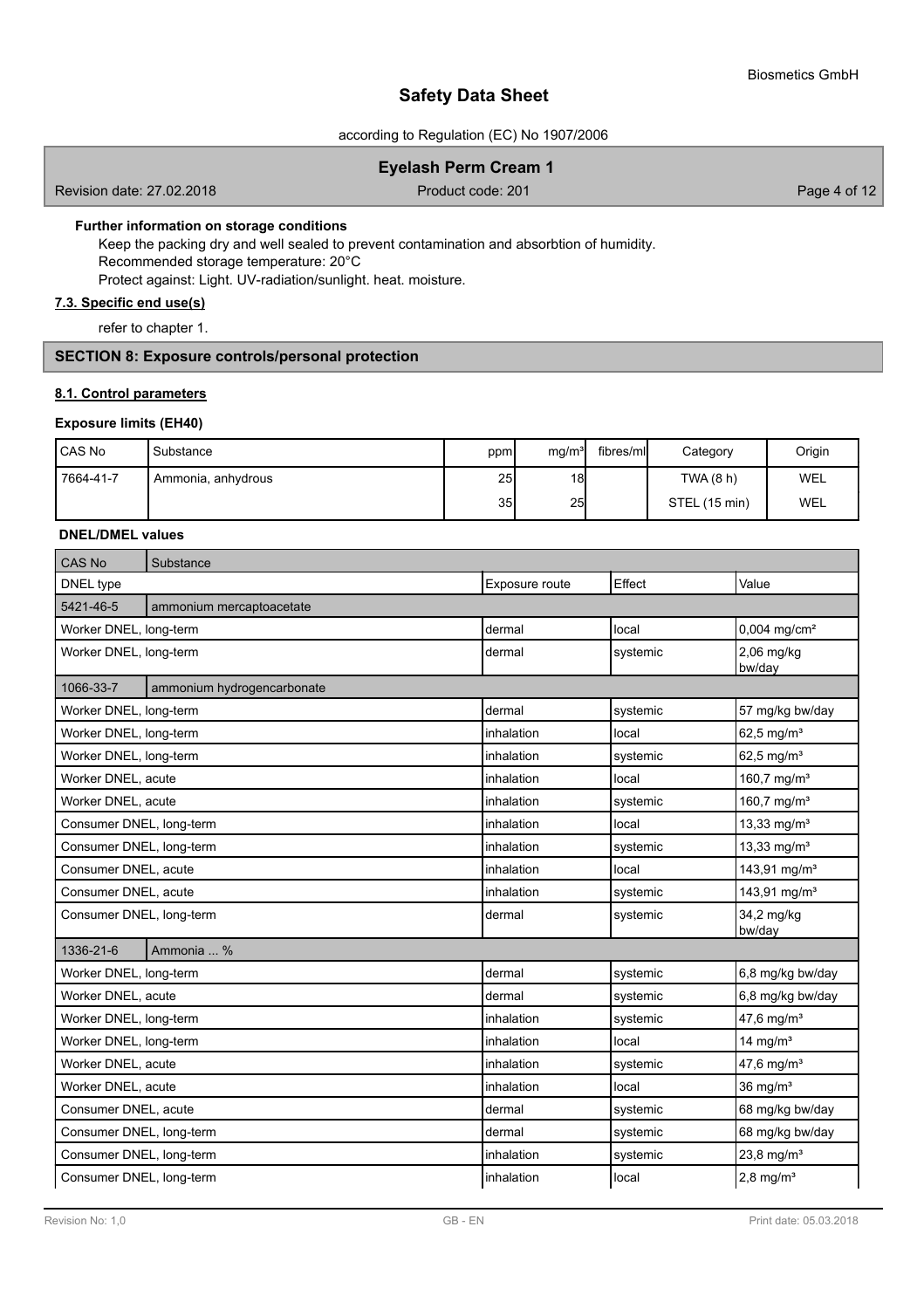according to Regulation (EC) No 1907/2006

## **Eyelash Perm Cream 1**

| Revision date: 27,02,2018 |  |  |  |  |
|---------------------------|--|--|--|--|
|---------------------------|--|--|--|--|

Product code: 201 **Product code: 201** 

| Consumer DNEL, acute     | Iinhalation | Isvstemic | $23.8 \text{ mg/m}^3$ |
|--------------------------|-------------|-----------|-----------------------|
| Consumer DNEL, acute     | Iinhalation | Hocal     | $7.2 \text{ mg/m}^3$  |
| Consumer DNEL, long-term | loral       | Isvstemic | 6,8 mg/kg bw/day      |
| Consumer DNEL, acute     | Ioral       | ∣systemic | 6,8 mg/kg bw/day      |

#### **PNEC values**

| CAS No                             | Substance                                        |               |
|------------------------------------|--------------------------------------------------|---------------|
| Environmental compartment          |                                                  | Value         |
| 5421-46-5                          | ammonium mercaptoacetate                         |               |
| Freshwater                         |                                                  | 0,038 mg/l    |
| Marine water                       |                                                  | 0,0038 mg/l   |
| 1066-33-7                          | ammonium hydrogencarbonate                       |               |
| Freshwater                         |                                                  | 0,37 mg/l     |
|                                    | Freshwater (intermittent releases)               | $0,63$ mg/l   |
| Marine water                       |                                                  | $0,037$ mg/l  |
|                                    | Marine water (intermittent releases)             | 0,63 mg/l     |
| Freshwater sediment                |                                                  | 0,1332 mg/kg  |
| Marine sediment                    |                                                  | 0,01332 mg/kg |
|                                    | Micro-organisms in sewage treatment plants (STP) | 1347 mg/l     |
| Soil                               |                                                  | 74,9 mg/kg    |
| 1336-21-6                          | Ammonia  %                                       |               |
| Freshwater                         |                                                  | 0,0011 mg/l   |
| Freshwater (intermittent releases) |                                                  | $0,0068$ mg/l |
| Marine water                       |                                                  | 0,0011 mg/l   |

#### **8.2. Exposure controls**



#### **Appropriate engineering controls**

Provide adequate ventilation.

#### **Protective and hygiene measures**

Always close containers tightly after the removal of product. When using do not eat, drink, smoke, sniff. Wash hands before breaks and after work.

#### **Eye/face protection**

Wear safety glasses; chemical goggles (if splashing is possible). DIN EN 166

#### **Hand protection**

Wear suitable gloves. Suitable material: FKM (fluororubber). - Thickness of glove material: 0,4 mm Breakthrough time >= 8 h Butyl rubber. - Thickness of glove material: 0,5 mm Breakthrough time >= 8 h CR (polychloroprenes, Chloroprene rubber). - Thickness of glove material: 0,5 mm Breakthrough time >= 8 h NBR (Nitrile rubber). - Thickness of glove material: 0,35 mm Breakthrough time >= 8 h

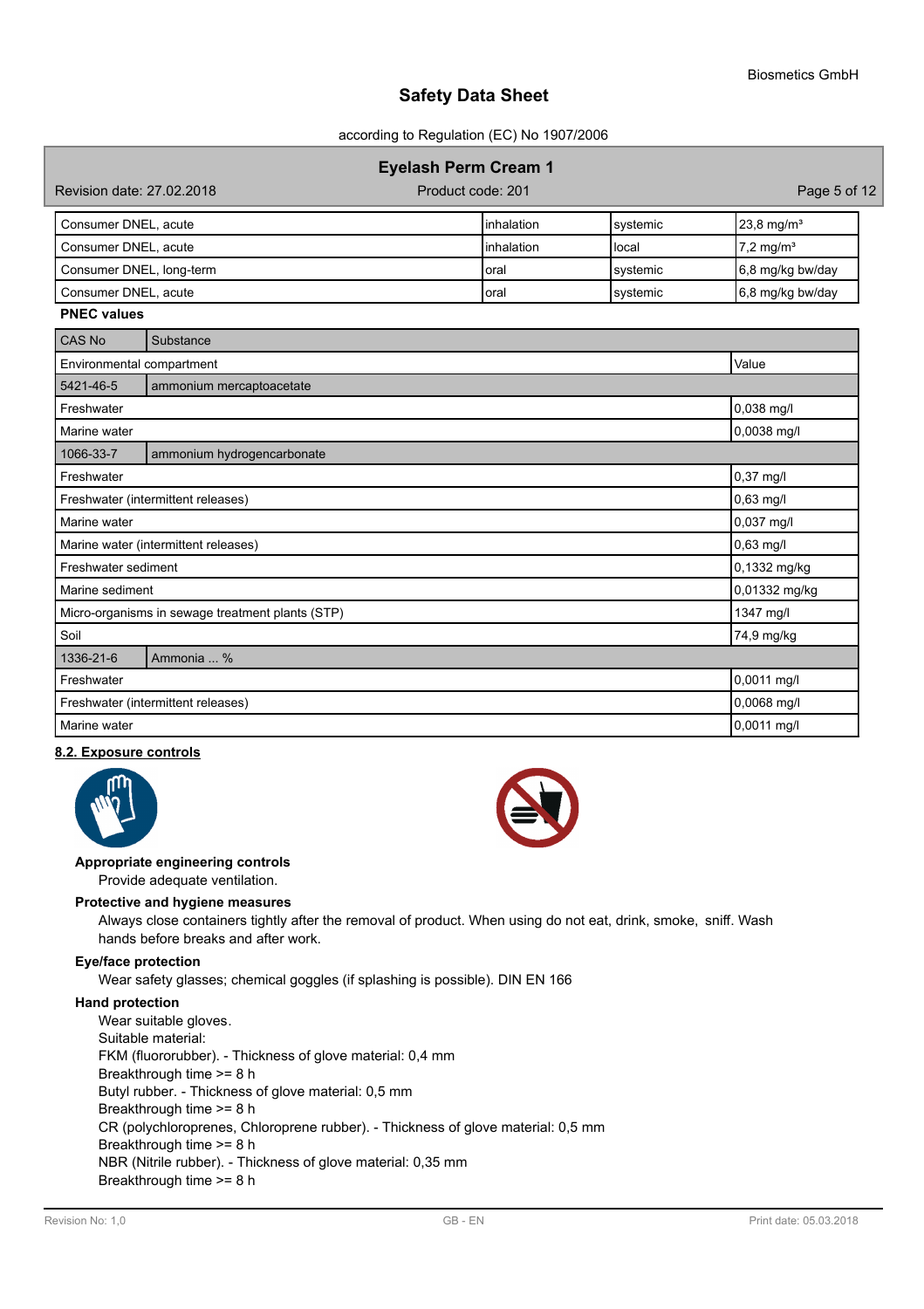according to Regulation (EC) No 1907/2006

|                                                                                                                                                                                    | <b>Eyelash Perm Cream 1</b>                                                                                                                                                                                                                                                                                                                                                                                                                                                                                                                    |              |
|------------------------------------------------------------------------------------------------------------------------------------------------------------------------------------|------------------------------------------------------------------------------------------------------------------------------------------------------------------------------------------------------------------------------------------------------------------------------------------------------------------------------------------------------------------------------------------------------------------------------------------------------------------------------------------------------------------------------------------------|--------------|
| Revision date: 27.02.2018                                                                                                                                                          | Product code: 201                                                                                                                                                                                                                                                                                                                                                                                                                                                                                                                              | Page 6 of 12 |
| PVC (Polyvinyl chloride). - Thickness of glove material: 0,5 mm<br>Breakthrough time >= 8 h<br>FN 374 derived from it.<br>before taking off and air them well.                     | The selected protective gloves have to satisfy the specifications of EU Directive 89/686/EEC and the standard<br>Check leak tightness/impermeability prior to use. In the case of wanting to use the gloves again, clean them                                                                                                                                                                                                                                                                                                                  |              |
| <b>Skin protection</b><br>Suitable protective clothing: Lab apron.<br>$500(D)$ .                                                                                                   | Minimum standard for preventive measures while handling with working materials are specified in the TRGS                                                                                                                                                                                                                                                                                                                                                                                                                                       |              |
| <b>Respiratory protection</b>                                                                                                                                                      |                                                                                                                                                                                                                                                                                                                                                                                                                                                                                                                                                |              |
| Respiratory protection necessary at:<br>-exceeding exposure limit values<br>-insufficient ventilation and aerosol or mist formation<br>respiratory protection apparatus (BGR 190). | With correct and proper use, and under normal conditions, breathing protection is not required.<br>Suitable respiratory protective equipment: Combination filtering device (EN 14387) Type: AK-P2<br>The filter class must be suitable for the maximum contaminant concentration (gas/vapour/aerosol/particulates)<br>that may arise when handling the product. If the concentration is exceeded, self-contained breathing apparatus<br>must be used. Observe the wear time limits according GefStoffV in combination with the rules for using |              |
| <b>Environmental exposure controls</b><br>No special precautionary measures are necessary.                                                                                         |                                                                                                                                                                                                                                                                                                                                                                                                                                                                                                                                                |              |
| <b>SECTION 9: Physical and chemical properties</b>                                                                                                                                 |                                                                                                                                                                                                                                                                                                                                                                                                                                                                                                                                                |              |

### **9.1. Information on basic physical and chemical properties**

| Physical state:<br>Colour:<br>Odour:     | viscous, fluid<br>white<br>characteristic |                           |
|------------------------------------------|-------------------------------------------|---------------------------|
| pH-Value:                                |                                           | $8.0 - 8.7$               |
| Changes in the physical state            |                                           |                           |
| Melting point:                           |                                           | not determined            |
| Initial boiling point and boiling range: |                                           | not determined            |
| Sublimation point:                       |                                           | not determined            |
| Softening point:                         |                                           | not determined            |
| Pour point:                              |                                           | not determined            |
| Flash point:                             |                                           | not determined            |
| Sustaining combustion:                   |                                           | Not sustaining combustion |
| <b>Explosive properties</b><br>none      |                                           |                           |
| Lower explosion limits:                  |                                           | not determined            |
| Upper explosion limits:                  |                                           | not determined            |
| Ignition temperature:                    |                                           | not determined            |
| <b>Auto-ignition temperature</b>         |                                           |                           |
| Gas:                                     |                                           | not determined            |
| Decomposition temperature:               |                                           | not determined            |
| <b>Oxidizing properties</b><br>none      |                                           |                           |
| Vapour pressure:                         |                                           | not determined            |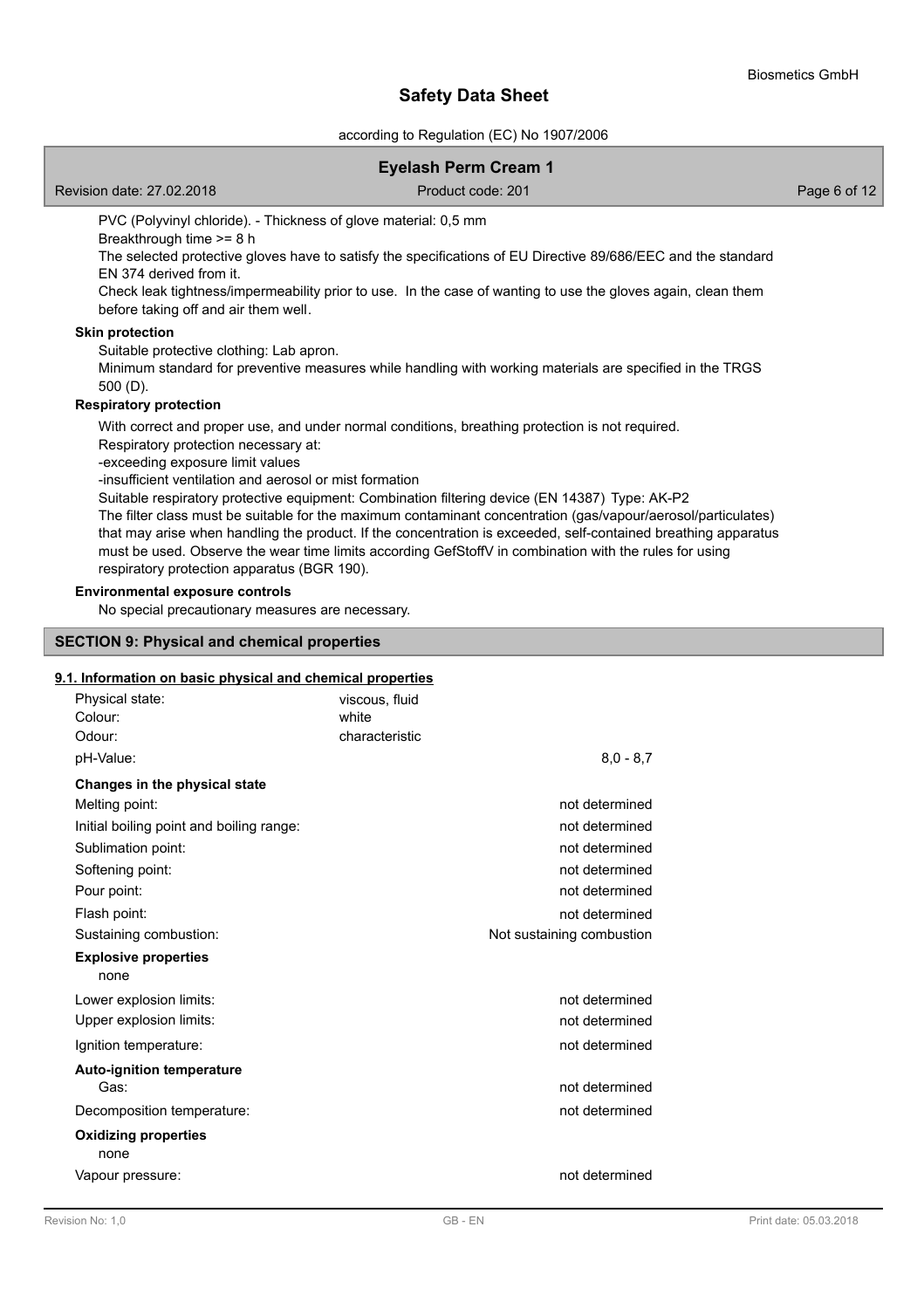according to Regulation (EC) No 1907/2006

|                                                | <b>Eyelash Perm Cream 1</b> |              |
|------------------------------------------------|-----------------------------|--------------|
| Revision date: 27,02,2018                      | Product code: 201           | Page 7 of 12 |
| Density (at 20 $°C$ ):                         | $~1,0$ g/cm <sup>3</sup>    |              |
| Water solubility:                              | not determined              |              |
| Solubility in other solvents<br>not determined |                             |              |
| Partition coefficient:                         | not determined              |              |
| Viscosity / dynamic:                           | not determined              |              |
| Viscosity / kinematic:                         | not determined              |              |
| Flow time:                                     | not determined              |              |
| Vapour density:                                | not determined              |              |
| Evaporation rate:                              | not determined              |              |
| Solvent separation test:                       | not determined              |              |
| Solvent content:                               | not determined              |              |
| 9.2. Other information                         |                             |              |
| Solid content:                                 | not determined              |              |

### **SECTION 10: Stability and reactivity**

### **10.1. Reactivity**

No information available.

### **10.2. Chemical stability**

The product is chemically stable under recommended conditions of storage, use and temperature.

#### **10.3. Possibility of hazardous reactions**

No information available.

### **10.4. Conditions to avoid**

Protect against: UV-radiation/sunlight. heat.

### **10.5. Incompatible materials**

Materials to avoid: Oxidizing agents, strong. Reducing agents, strong.

### **10.6. Hazardous decomposition products**

Can be released in case of fire: Carbon monoxide. Carbon dioxide (CO2).

# **SECTION 11: Toxicological information**

### **11.1. Information on toxicological effects**

### **Toxicocinetics, metabolism and distribution**

No data available.

**Acute toxicity**

Harmful if swallowed.

### **ATEmix calculated**

ATE (oral) 694,4 mg/kg

| CAS No    | Chemical name              |                |          |                 |                      |                 |
|-----------|----------------------------|----------------|----------|-----------------|----------------------|-----------------|
|           | Exposure route             | <b>IDose</b>   |          | <b>Species</b>  | <b>I</b> Source      | <b>I</b> Method |
| 5421-46-5 | ammonium mercaptoacetate   |                |          |                 |                      |                 |
|           | oral                       | LD50           | 71 mg/kg | Rat. (OECD 402) | <b>IECHA Dossier</b> |                 |
|           | dermal                     | ILD50<br>mg/kg | >1430    | Rat. (OECD 402) | <b>IECHA Dossier</b> |                 |
| 1066-33-7 | ammonium hydrogencarbonate |                |          |                 |                      |                 |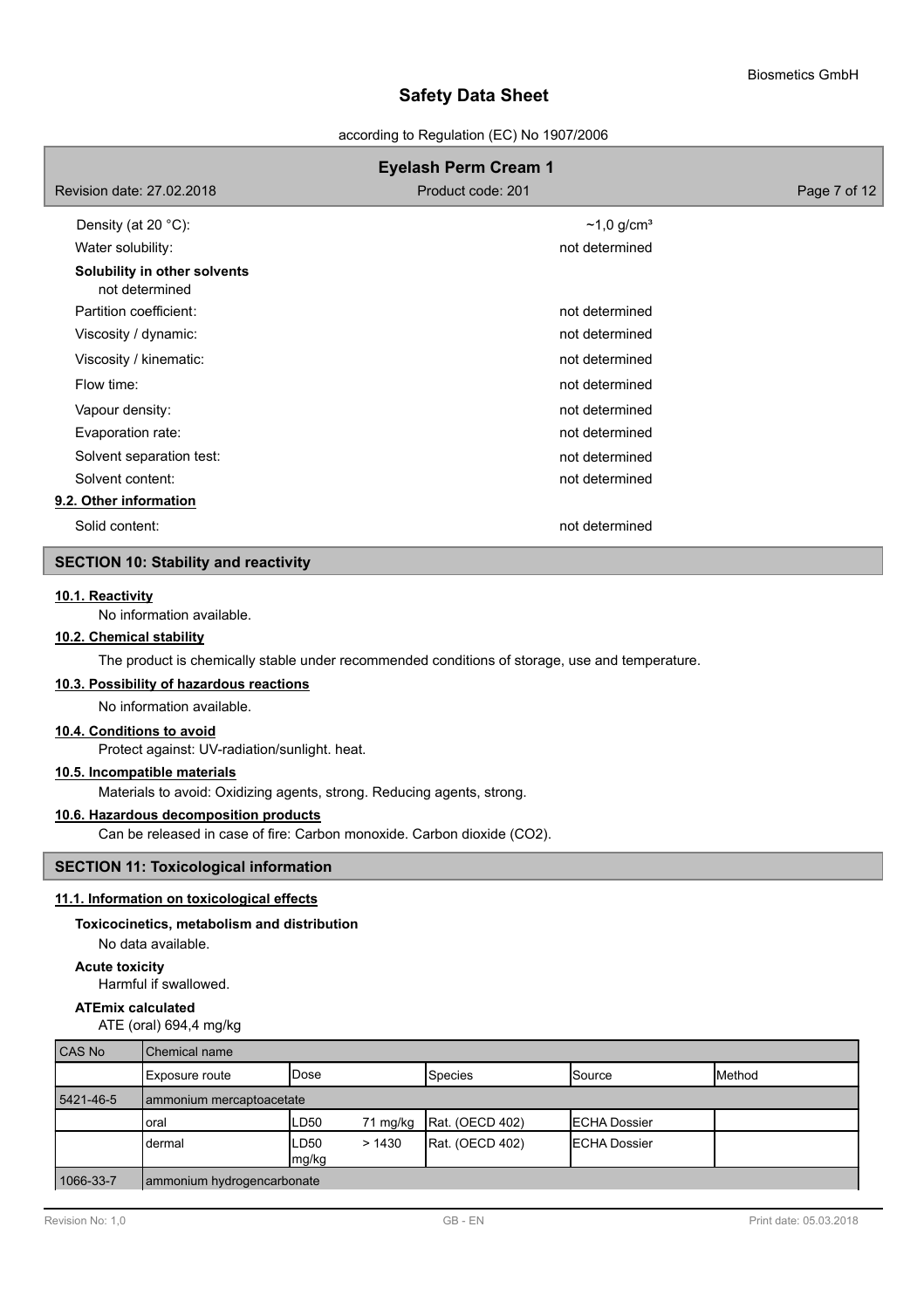according to Regulation (EC) No 1907/2006

|           | Revision date: 27.02.2018 |                |              | <b>Eyelash Perm Cream 1</b><br>Product code: 201 |                      | Page 8 of 12 |
|-----------|---------------------------|----------------|--------------|--------------------------------------------------|----------------------|--------------|
|           | Ioral                     | ILD50<br>mg/kg | 1576         | IRat.                                            | <b>IECHA</b> dossier |              |
| 1336-21-6 | <b>IAmmonia</b> %         |                |              |                                                  |                      |              |
|           | <b>l</b> oral             | ILD50<br>mg/kg | (350)        | IRat.                                            | IGESTIS              |              |
|           | inhalative (4 h) vapour   | LC50           | $(1,4)$ mg/l | IRat.                                            | <b>RTECS</b>         |              |

#### **Irritation and corrosivity**

Based on available data, the classification criteria are not met.

#### **Sensitising effects**

May cause an allergic skin reaction. (ammonium mercaptoacetate)

#### **Carcinogenic/mutagenic/toxic effects for reproduction**

Based on available data, the classification criteria are not met.

#### **STOT-single exposure**

Based on available data, the classification criteria are not met.

#### **STOT-repeated exposure**

Based on available data, the classification criteria are not met.

#### **Aspiration hazard**

Based on available data, the classification criteria are not met.

#### **Specific effects in experiment on an animal**

No data available.

#### **SECTION 12: Ecological information**

### **12.1. Toxicity**

The product has not been tested. CAS No Chemical name Aquatic toxicity **Dose** [h] [d] Species Source Method 5421-46-5 ammonium mercaptoacetate Acute fish toxicity |LC50 >100 | 96 h|Oncorhynchus mykiss |ECHA Dossier mg/l (OECD 203) Acute algae toxicity LErC50 27 mg/l L 72 h Desmodesmus LECHA Dossier subspicatus 1066-33-7 ammonium hydrogencarbonate Acute fish toxicity  $\vert$  LC50 173 mg/l  $\vert$  96 h Oncorhynchus mykiss US EPA (Rainbow trout) 1336-21-6 Ammonia ... % Acute fish toxicity LC50 0,89 96 h MSDS external Oncorhynchus mykiss mg/l Acute crustacea toxicity EC50 101 mg/l 48 h Daphnia magna MSDS external Crustacea toxicity | NOEC 0,79 mg/l 3 dDaphnia magna MSDS external

### **12.2. Persistence and degradability**

The product has not been tested.

| <b>CAS No</b> | Chemical name                                                 |       |    |                       |
|---------------|---------------------------------------------------------------|-------|----|-----------------------|
|               | <b>Method</b>                                                 | Value |    | <b>ISource</b>        |
|               | <b>IEvaluation</b>                                            |       |    |                       |
| 5421-46-5     | ammonium mercaptoacetate                                      |       |    |                       |
|               | OECD 301C / ISO 9408 / EEC 92/69 annex V, C.4-F               | 100%  | 28 | <b>IMSDS</b> external |
|               | Easily biodegradable (concerning to the criteria of the OECD) |       |    |                       |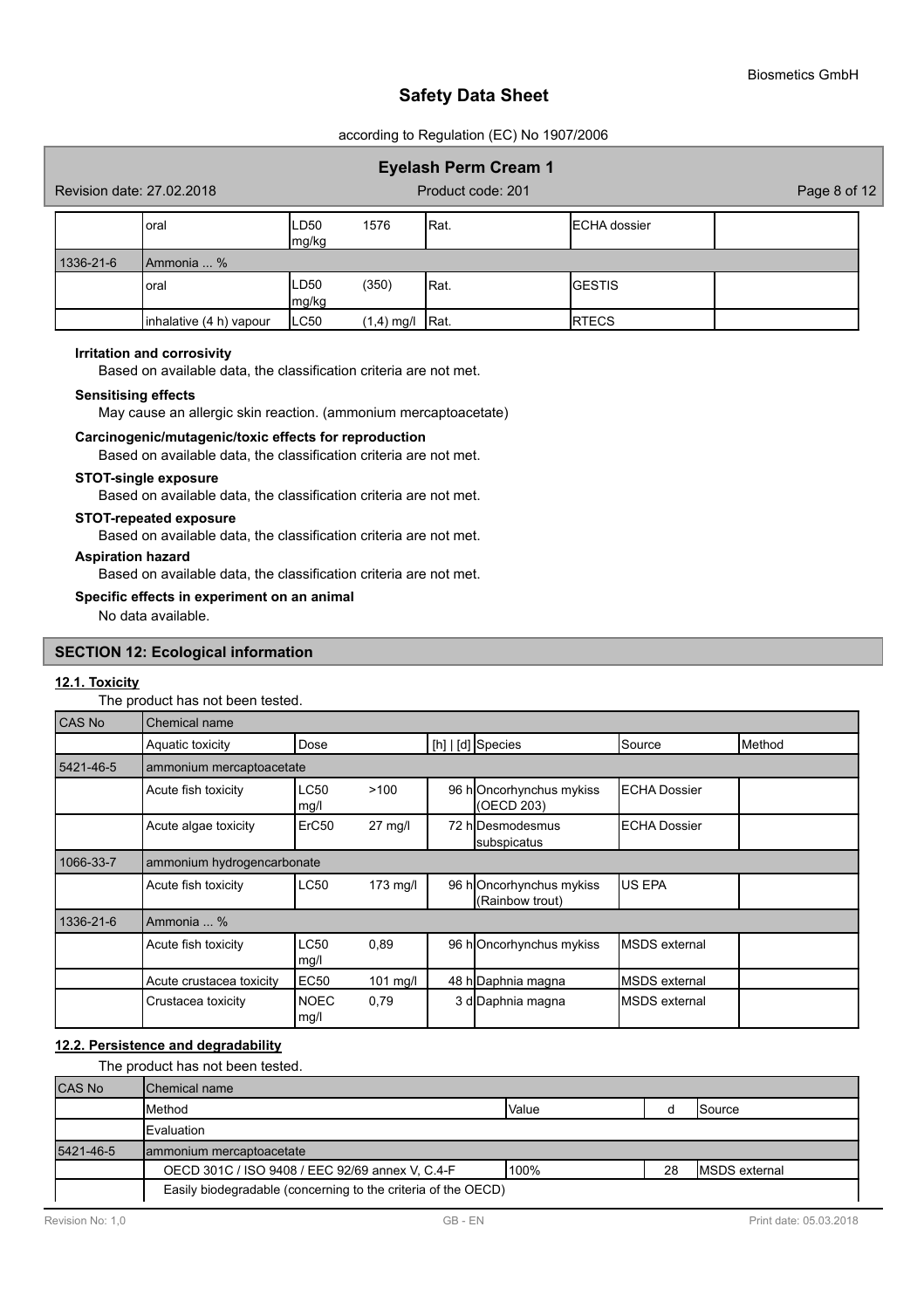according to Regulation (EC) No 1907/2006

### **Eyelash Perm Cream 1**

Revision date: 27.02.2018 **Product code: 201** Product code: 201 **Page 9 of 12** Page 9 of 12

### **12.3. Bioaccumulative potential**

No indication of bioaccumulation potential.

### **Partition coefficient n-octanol/water**

| <b>CAS No</b>     | IChemical name              | Log Pow       |
|-------------------|-----------------------------|---------------|
| 5421-46-5         | Iammonium mercaptoacetate   | $-2,99$ (pH = |
| $ 1066 - 33 - 7 $ | Jammonium hydrogencarbonate | $-2,4$        |
| $1336 - 21 - 6$   | IAmmonia  %                 | $-1,38$       |

### **12.4. Mobility in soil**

No data available.

#### **12.5. Results of PBT and vPvB assessment**

The substances in the mixture do not meet the PBT/vPvB criteria according to REACH, annex XIII.

### **12.6. Other adverse effects**

No data available.

### **Further information**

Do not allow to enter into surface water or drains.

### **SECTION 13: Disposal considerations**

### **13.1. Waste treatment methods**

#### **Advice on disposal**

Observe in addition any national regulations! Consult the local waste disposal expert about waste disposal. Non-contaminated packages may be recycled.

According to EAKV, allocation of waste identity numbers/waste descriptions must be carried out in a specific way for every industry and process.

Control report for waste code/ waste marking according to EAKV:

### **Waste disposal number of waste from residues/unused products**

160305 WASTES NOT OTHERWISE SPECIFIED IN THE LIST; off-specification batches and unused products; organic wastes containing hazardous substances; hazardous waste

#### **Waste disposal number of used product**

WASTES NOT OTHERWISE SPECIFIED IN THE LIST; off-specification batches and unused products; organic wastes containing hazardous substances; hazardous waste 160305

### **Waste disposal number of contaminated packaging**

WASTE PACKAGING; ABSORBENTS, WIPING CLOTHS, FILTER MATERIALS AND PROTECTIVE CLOTHING NOT OTHERWISE SPECIFIED; packaging (including separately collected municipal packaging waste); packaging containing residues of or contaminated by hazardous substances; hazardous waste 150110

### **Contaminated packaging**

Handle contaminated packages in the same way as the substance itself.

### **SECTION 14: Transport information**

#### **Land transport (ADR/RID)**

| <b>14.1. UN number:</b>           | UN 1760                                             |
|-----------------------------------|-----------------------------------------------------|
| 14.2. UN proper shipping name:    | CORROSIVE LIQUID, N.O.S. (ammonium mercaptoacetate) |
| 14.3. Transport hazard class(es): | 8                                                   |
| 14.4. Packing group:              | Ш                                                   |
| Hazard label:                     | 8                                                   |
|                                   |                                                     |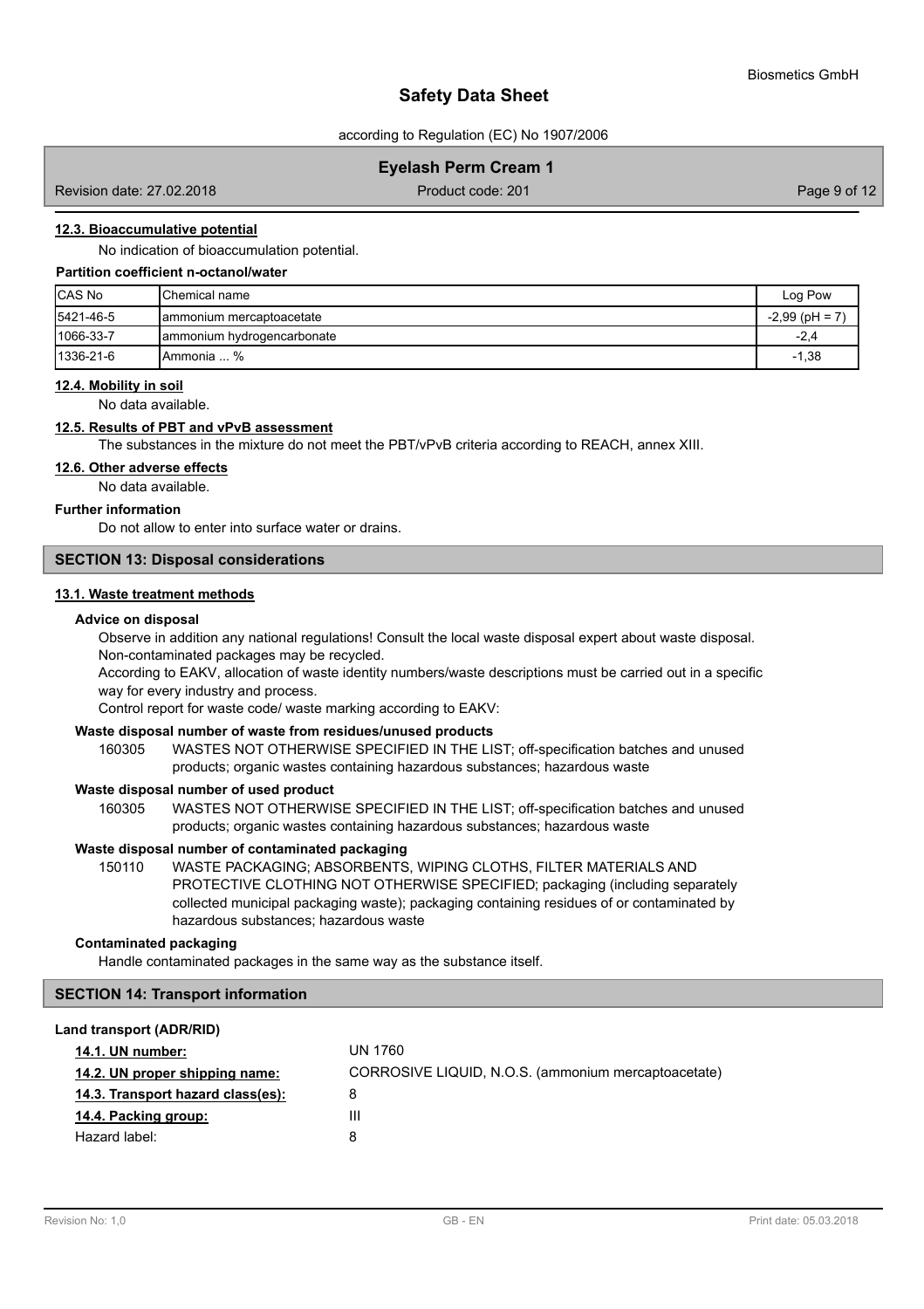according to Regulation (EC) No 1907/2006

|                                                 | <b>Eyelash Perm Cream 1</b>                         |               |
|-------------------------------------------------|-----------------------------------------------------|---------------|
| Revision date: 27.02.2018                       | Product code: 201                                   | Page 10 of 12 |
|                                                 |                                                     |               |
|                                                 |                                                     |               |
|                                                 |                                                     |               |
| Classification code:                            | C <sub>9</sub>                                      |               |
| <b>Special Provisions:</b><br>Limited quantity: | 274<br>5L                                           |               |
| Excepted quantity:                              | E1                                                  |               |
| Transport category:                             | 3                                                   |               |
| Hazard No:                                      | 80                                                  |               |
| Tunnel restriction code:                        | E                                                   |               |
| Inland waterways transport (ADN)                |                                                     |               |
| 14.1. UN number:                                | <b>UN 1760</b>                                      |               |
| 14.2. UN proper shipping name:                  | CORROSIVE LIQUID, N.O.S. (ammonium mercaptoacetate) |               |
| 14.3. Transport hazard class(es):               | 8                                                   |               |
| 14.4. Packing group:                            | $\mathbf{III}$                                      |               |
| Hazard label:                                   | 8                                                   |               |
|                                                 |                                                     |               |
|                                                 |                                                     |               |
|                                                 |                                                     |               |
| Classification code:                            | C <sub>9</sub>                                      |               |
| Special Provisions:                             | 274                                                 |               |
| Limited quantity:                               | 5L                                                  |               |
| Excepted quantity:                              | E <sub>1</sub>                                      |               |
| <b>Marine transport (IMDG)</b>                  |                                                     |               |
| 14.1. UN number:                                | <b>UN 1760</b>                                      |               |
| 14.2. UN proper shipping name:                  | CORROSIVE LIQUID, N.O.S. (ammonium mercaptoacetate) |               |
| 14.3. Transport hazard class(es):               | 8                                                   |               |
| 14.4. Packing group:                            | $\mathbf{III}$                                      |               |
| Hazard label:                                   | 8                                                   |               |
|                                                 |                                                     |               |
|                                                 |                                                     |               |
|                                                 |                                                     |               |
| Marine pollutant:                               | <b>NO</b>                                           |               |
| <b>Special Provisions:</b>                      | 223, 274                                            |               |
| Limited quantity:                               | 5L                                                  |               |
| Excepted quantity:                              | E1                                                  |               |
| EmS:                                            | F-A, S-B                                            |               |
| Air transport (ICAO-TI/IATA-DGR)                |                                                     |               |
| 14.1. UN number:                                | <b>UN 1760</b>                                      |               |
| 14.2. UN proper shipping name:                  | CORROSIVE LIQUID, N.O.S. (ammonium mercaptoacetate) |               |
| 14.3. Transport hazard class(es):               | 8                                                   |               |
| 14.4. Packing group:                            | $\mathbf{III}$                                      |               |
| Hazard label:                                   | 8                                                   |               |
|                                                 |                                                     |               |
|                                                 |                                                     |               |
|                                                 |                                                     |               |
| <b>Special Provisions:</b>                      | A3 A803                                             |               |
| Limited quantity Passenger:                     | 1 <sub>L</sub>                                      |               |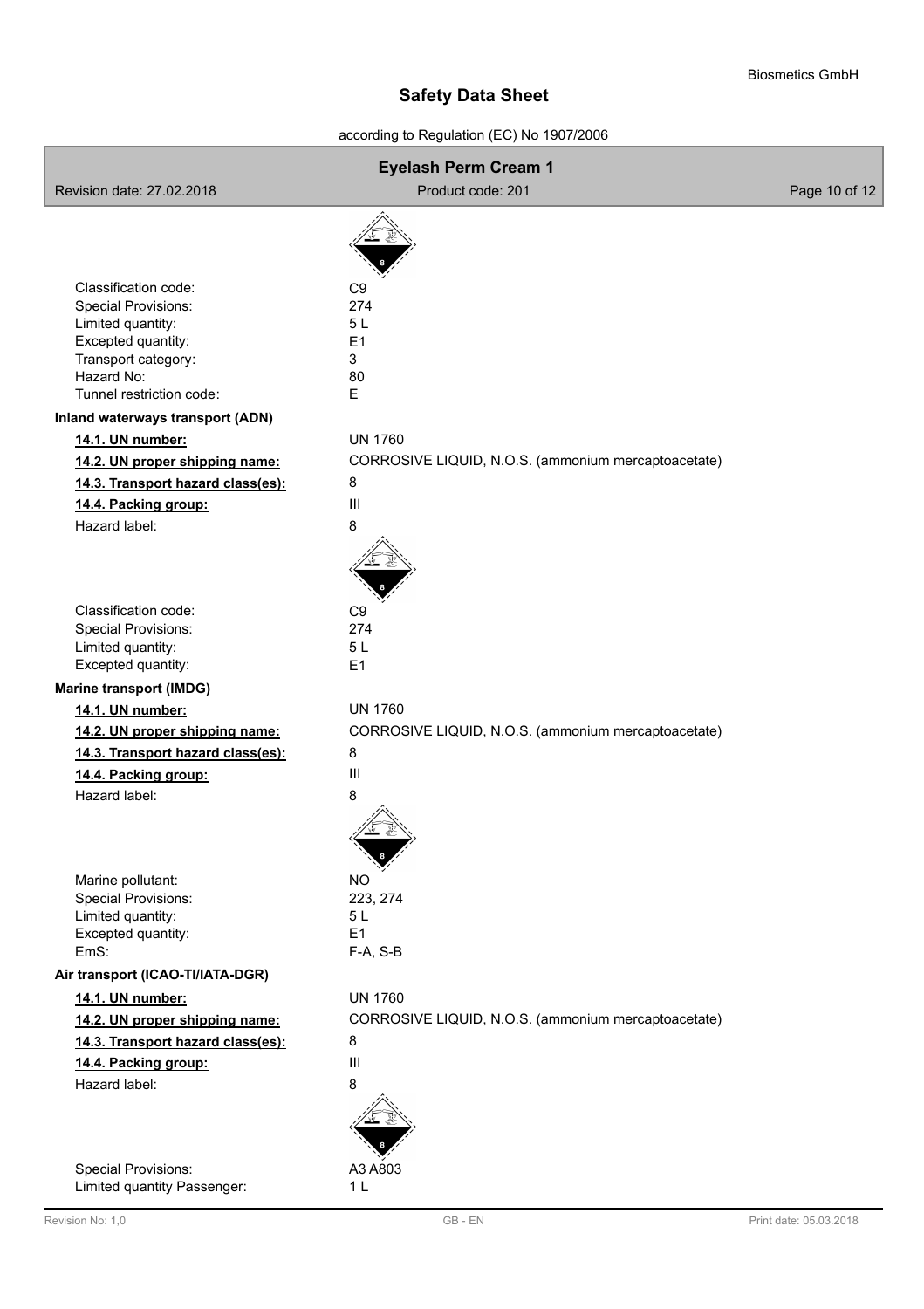#### according to Regulation (EC) No 1907/2006

| Revision date: 27.02.2018                                                                | <b>Eyelash Perm Cream 1</b><br>Product code: 201                                                                     | Page 11 of 12 |
|------------------------------------------------------------------------------------------|----------------------------------------------------------------------------------------------------------------------|---------------|
| Passenger LQ:                                                                            | Y841                                                                                                                 |               |
| Excepted quantity:                                                                       | E <sub>1</sub>                                                                                                       |               |
| IATA-packing instructions - Passenger:                                                   | 852                                                                                                                  |               |
| IATA-max. quantity - Passenger:                                                          | 5L                                                                                                                   |               |
| IATA-packing instructions - Cargo:<br>IATA-max. quantity - Cargo:                        | 856<br>60 L                                                                                                          |               |
| 14.5. Environmental hazards                                                              |                                                                                                                      |               |
| <b>ENVIRONMENTALLY HAZARDOUS:</b>                                                        | no                                                                                                                   |               |
| 14.6. Special precautions for user<br>refer to chapter 6-8                               |                                                                                                                      |               |
| 14.7. Transport in bulk according to Annex II of Marpol and the IBC Code<br>not relevant |                                                                                                                      |               |
| <b>SECTION 15: Regulatory information</b>                                                |                                                                                                                      |               |
|                                                                                          | 15.1. Safety, health and environmental regulations/legislation specific for the substance or mixture                 |               |
| EU regulatory information                                                                |                                                                                                                      |               |
| 2010/75/EU (VOC):                                                                        | No information available.                                                                                            |               |
| 2004/42/EC (VOC):                                                                        | No information available.                                                                                            |               |
| Information according to 2012/18/EU<br>(SEVESO III):                                     | Not subject to 2012/18/EU (SEVESO III)                                                                               |               |
| <b>Additional information</b>                                                            |                                                                                                                      |               |
| REACH 1907/2006 Appendix XVII, No (mixture): 3                                           | The mixture is classified as hazardous according to regulation (EC) No 1272/2008 [CLP].                              |               |
| National regulatory information                                                          |                                                                                                                      |               |
| Employment restrictions:                                                                 | Observe restrictions to employment for juvenils according to the 'juvenile<br>work protection guideline' (94/33/EC). |               |
| Water contaminating class (D):                                                           | 1 - slightly water contaminating                                                                                     |               |
| 15.2. Chemical safety assessment                                                         |                                                                                                                      |               |
|                                                                                          | For the following substances of this mixture a chemical safety assessment has been carried out:                      |               |
| <b>SECTION 16: Other information</b>                                                     |                                                                                                                      |               |
| <b>Changes</b>                                                                           |                                                                                                                      |               |
| Rev. 1.0; Initial release: 27.02.2018                                                    |                                                                                                                      |               |
| Abbreviations and acronyms                                                               |                                                                                                                      |               |
| ADR: Accord européen sur le transport des marchandises dangereuses par Route             |                                                                                                                      |               |
| <b>CAS Chemical Abstracts Service</b><br>DNEL: Derived No Effect Level                   |                                                                                                                      |               |

IARC: INTERNATIONAL AGENCY FOR RESEARCH ON CANCER

IMDG: International Maritime Code for Dangerous Goods

IATA: International Air Transport Association

IATA-DGR: Dangerous Goods Regulations by the "International Air Transport Association" (IATA)

ICAO: International Civil Aviation Organization

ICAO-TI: Technical Instructions by the "International Civil Aviation Organization" (ICAO)

GHS: Globally Harmonized System of Classification and Labelling of Chemicals

GefStoffV: Gefahrstoffverordnung (Ordinance on Hazardous Substances, Germany)

LOAEL: Lowest observed adverse effect level

LOAEC: Lowest observed adverse effect concentration

LC50: Lethal concentration, 50 percent

LD50: Lethal dose, 50 percent